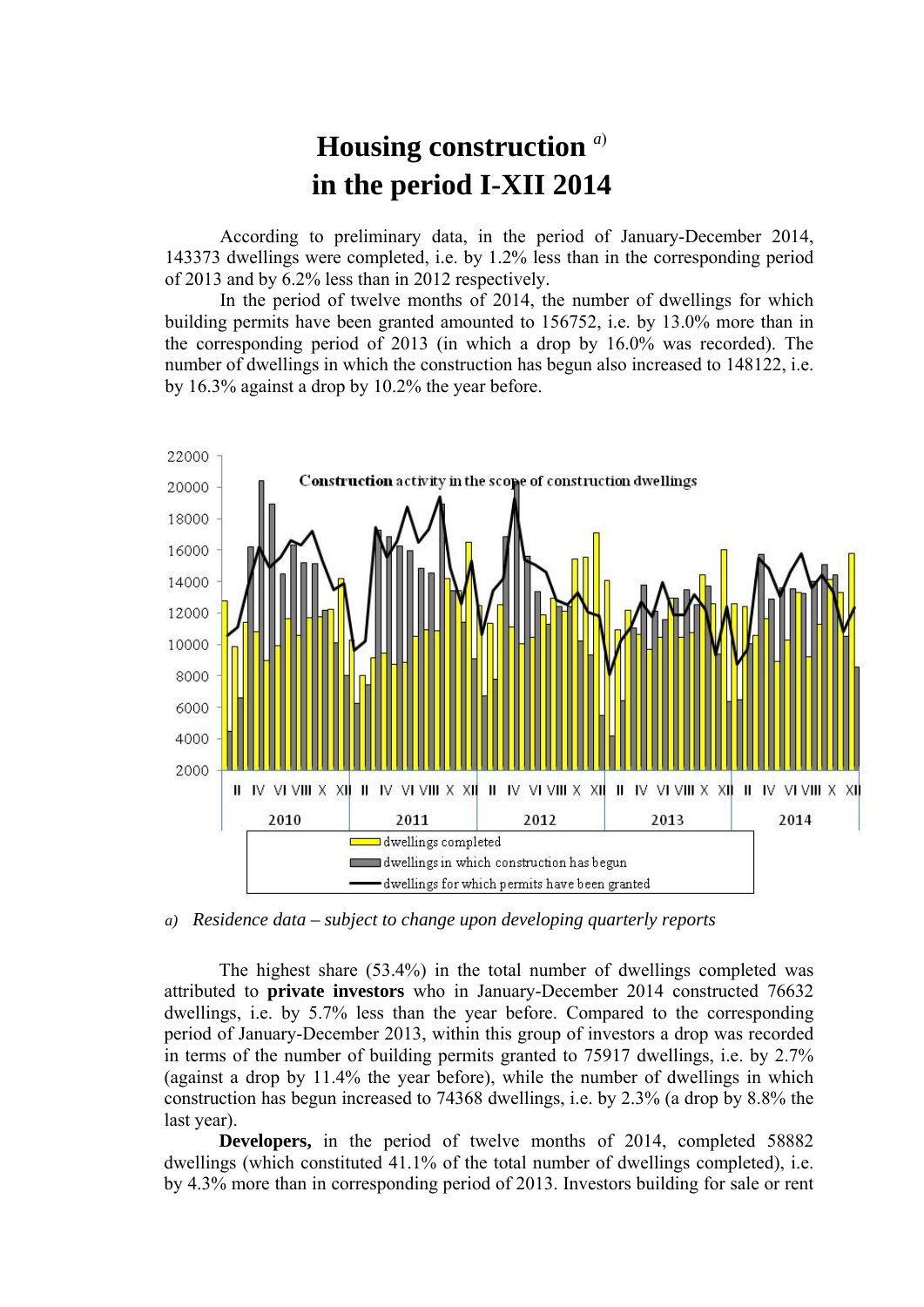received building permits for 77489 dwellings, i.e. by 38.3% more than the year before (in which a drop by 22.4% was recorded). The number of dwellings in which construction has begun increased to 69723 dwellings, i.e. by 35.8% (a drop by 10.6% the year before).

**Housing cooperatives** in the period of twelve months of 2014, completed 3374 dwellings, i.e. by 3.4% less than the year before. The number of dwellings in which construction has begun decreased to 1362 dwellings, i.e. by 1.9% (against a drop by 32.5% the year before). The number of dwellings for which building permits have been granted increased to 1351 dwellings, i.e. by 26.6% (against a drop by 41.1% the year before).

**Other investors** (municipal, public building society and company construction) in the period of twelve months of 2014 completed 4485 dwellings, i.e. by 13.0% more than in 2013. In this period, 2182 dwellings were completed in municipal construction against 2218 dwellings the year before, in public building society construction - 1718 dwellings against 1308 dwellings the year before, while in company construction - 585 dwellings against 442 dwellings in the corresponding period of 2013.The number of dwellings in which construction has begun increased to 2669, i.e. by 34.5%, while the number of dwellings for which permits have been granted decreased in this group of investors to 1995, i.e. by 43.2%.

In the period of twelve months of 2014, a drop in **the number of dwellings completed** was recorded in seven voivodships, including the most substantial one in Lubelskie – by 18.2%, Dolnośląskie – by 15.0% and Warmińsko-Mazurskie – by 9.2%. An increase in the number of dwellings completed was recorded in nine voivodships including the most substantial one in Świętokrzyskie – by 21.5%, Opolskie – by 11.9% and Łódzkie – by 7.9%.

In the period of twelve months of 2014, an increase in the number of **dwellings for which permits have been granted** was recorded in ten voivodships, of which the highest in Lubuskie – by 57.8%, Mazowieckie – by 34.4% and Pomorskie – by 27.3%. A drop in the number of permits was recorded in six voivodship including the highest in Świętokrzyskie – by 21.5%, Małopolskie – by 12.7% and Śląskie – by 2.8%.

An increase in the number of **dwellings in which construction has begun** in the period January-December 2014 was recorded in twelve voivodships, of which the highest in Wielkopolskie – by 44.9%, Mazowieckie – by 39.1% and Lubuskie – by 31.3%. A drop in the number of dwellings in which construction has begun was recorded in four voivodships: in Śląskie – by 9.3%, Świętokrzyskie – by 9.2%, Opolskie – by 7.6% and Zachodniopomorskie – by 3.2%.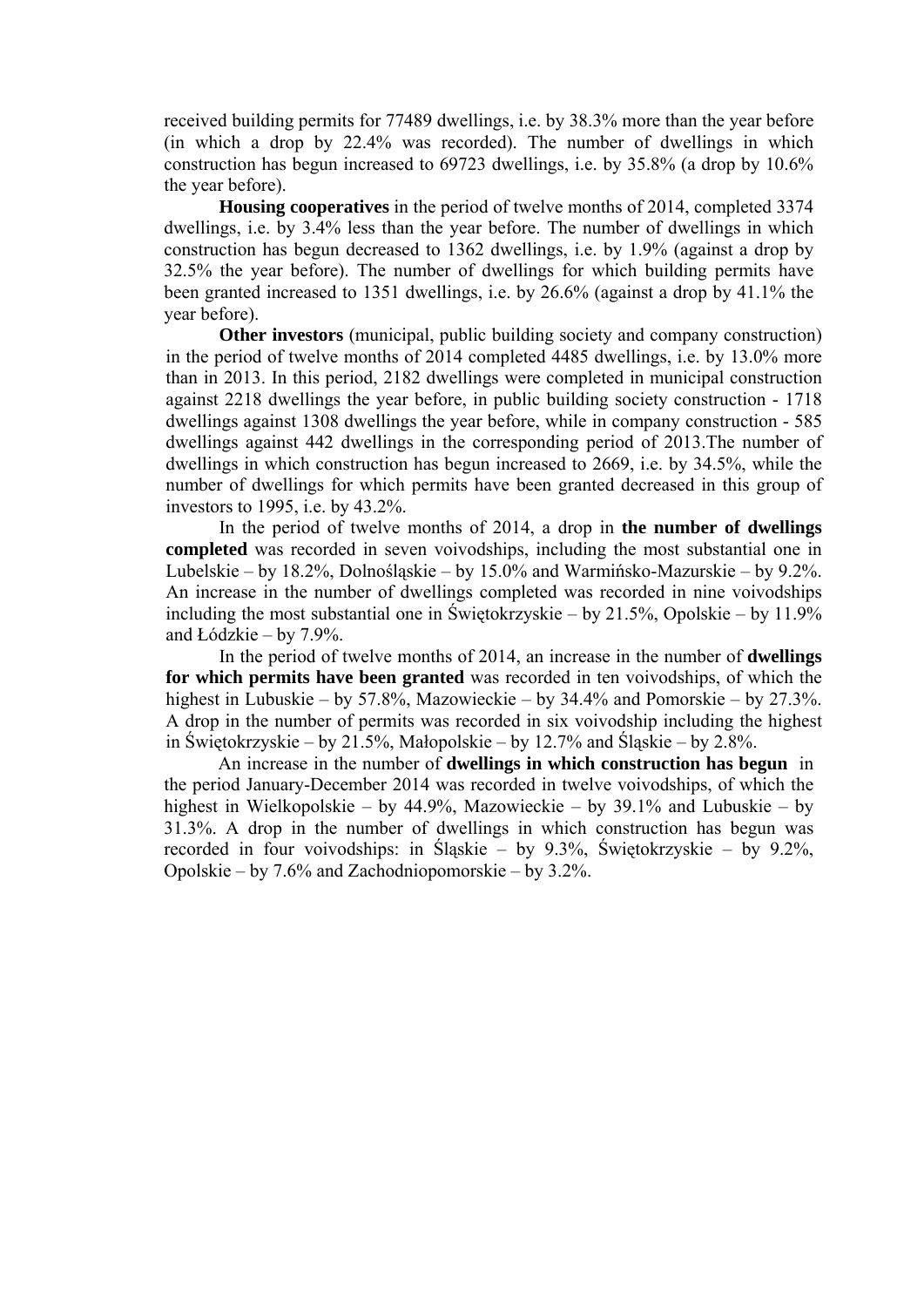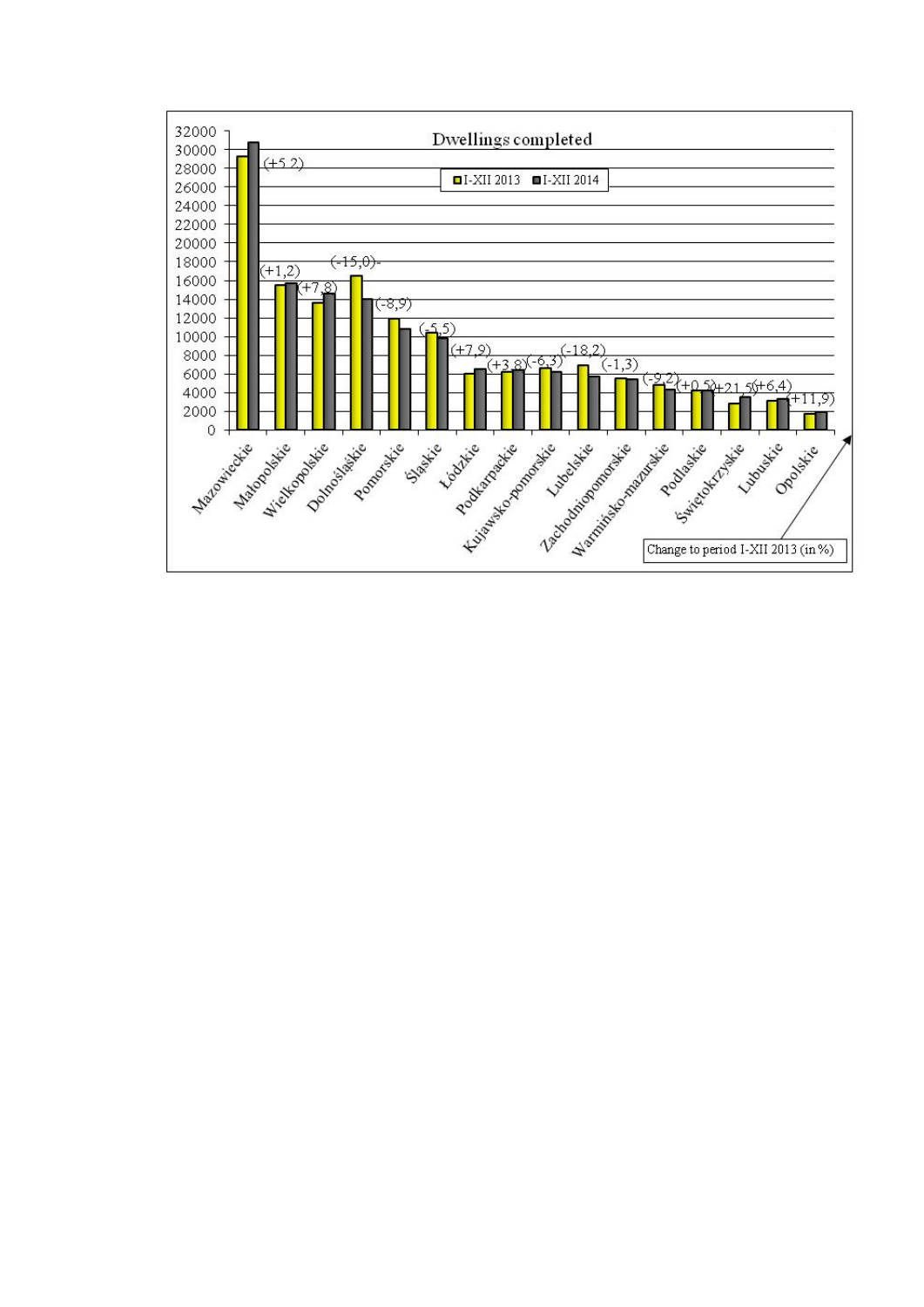|                                               | 2014   |                     |                    |         |                           |
|-----------------------------------------------|--------|---------------------|--------------------|---------|---------------------------|
| <b>Forms</b>                                  | XII    |                     |                    | $I-XII$ |                           |
| of construction                               | number | XII<br>$2013 = 100$ | XI<br>$2014 = 100$ | number  | $I - XII$<br>$2013 = 100$ |
| <b>Dwellings completed</b>                    |        |                     |                    |         |                           |
| Total                                         | 15778  | 98.6                | 118.6              | 143373  | 98.8                      |
| Private                                       | 8476   | 105.0               | 140.5              | 76632   | 94.3                      |
| For sale or rent                              | 6489   | 90.5                | 98.0               | 58882   | 104,3                     |
| Cooperatives                                  | 269    | 213.5               | 89.4               | 3374    | 96.6                      |
| $\text{Rest}^{b)}$                            | 544    | 84.9                | 159.1              | 4485    | 113.0                     |
| Dwellings in which construction has begun     |        |                     |                    |         |                           |
|                                               | 8575   | 134.9               | 81.5               | 148122  | 116.3                     |
| Private                                       | 2955   | 96.0                | 71.6               | 74368   | 102.3                     |
| For sale or rent                              | 5400   | 176.6               | 92.5               | 69723   | 135.8                     |
| Cooperatives                                  | 160    | 100.0               | 124.0              | 1362    | 98.1                      |
| Rest <sup>b)</sup>                            | 60     | 100.0               | 13.9               | 2669    | 134.5                     |
| Dwellings for which permits have been granted |        |                     |                    |         |                           |
|                                               | 12348  | 99.7                | 114.5              | 156752  | 113.0                     |
| Private                                       | 5516   | 88.1                | 114.8              | 75917   | 97.3                      |
| For sale or rent                              | 6708   | 112.4               | 113.9              | 77489   | 138.3                     |
| Cooperatives                                  | 37     | 69.8                | 52.1               | 1351    | 126.6                     |
|                                               | 87     | 83.7                | 483.3              | 1995    | 56.8                      |

*b) company, municipal, public building society.*